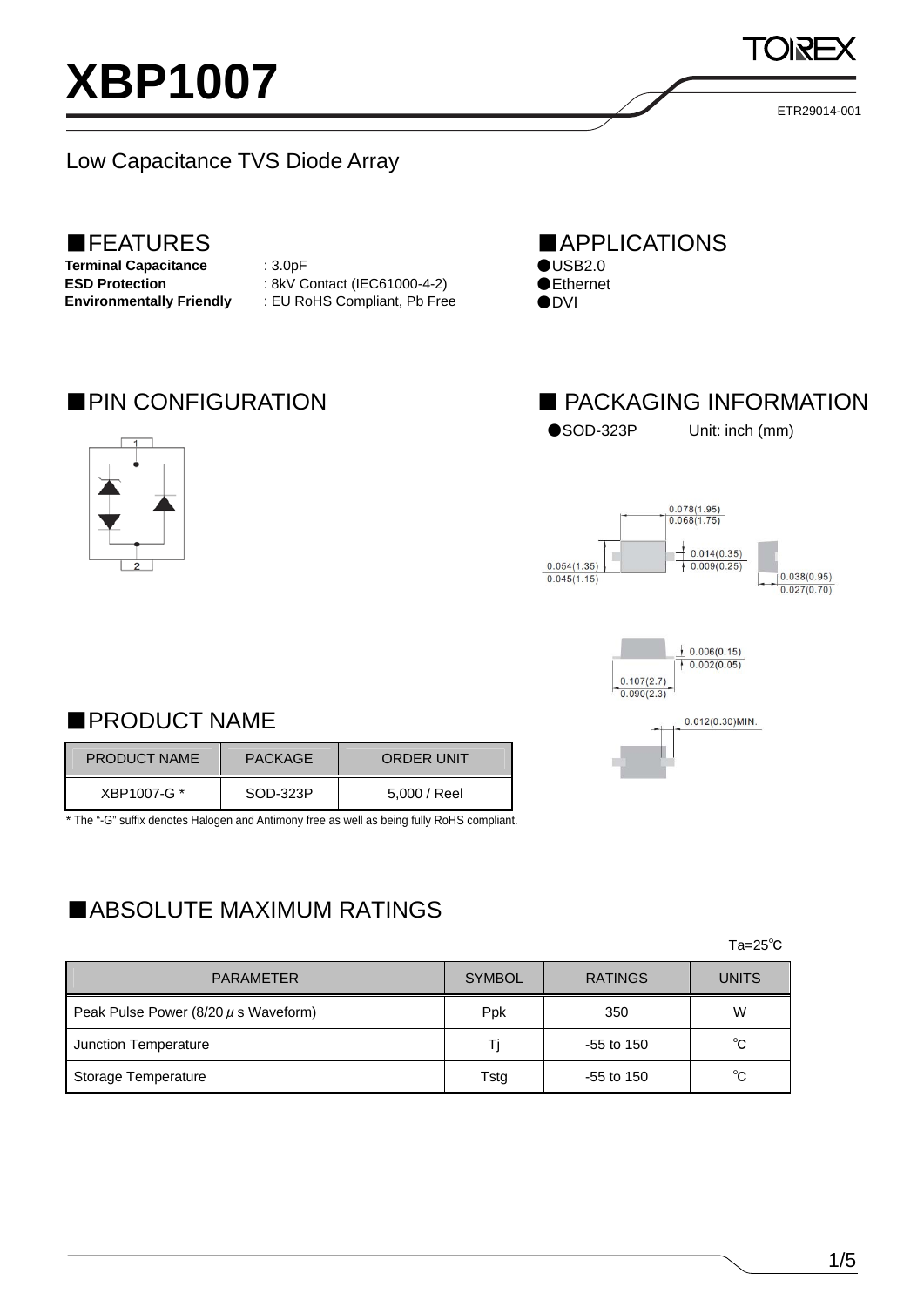# **XBP1007**

# ■ELECTRICAL CHARACTERISTICS

#### $\mathsf{Ta}=\mathsf{25^{\circ}C}$

|                                 | <b>SYMBOL</b>          | <b>TEST CONDITIONS</b> | <b>LIMITS</b> |      |       |              |
|---------------------------------|------------------------|------------------------|---------------|------|-------|--------------|
| <b>PARAMETER</b>                |                        |                        | MIN.          | TYP. | MAX.  | <b>UNITS</b> |
| Stand-Off Voltage               | <b>V<sub>RWM</sub></b> |                        |               |      | 24    |              |
| Breakdown Voltage               | $V_{BR}$               | $I_R = 1mA$            | 27.27         |      | 30.14 |              |
| Leakage Current                 | $I_{\rm R}$            | $V_R = 24V$            |               |      | 4     | μA           |
| Clamping Voltage $(8/20 \mu s)$ | $V_C$                  | $I_{PP} = 1A$          |               |      | 43    |              |
| <b>Terminal Capacitance</b>     | $C_{t}$                | $V_R = 0V$ , f=1MHz    |               |      | 3.0   | pF           |

# ■NOTES ON USE

- 1. Please use this IC within the absolute maximum ratings. Even within the ratings, in case of high load use continuously such as high temperature, high voltage, high current and thermal stress may cause reliability degradation of the IC.
- 2. Torex places an importance on improving our products and their reliability. We request that users incorporate fail-safe designs and post-aging protection treatment when using Torex products in their systems.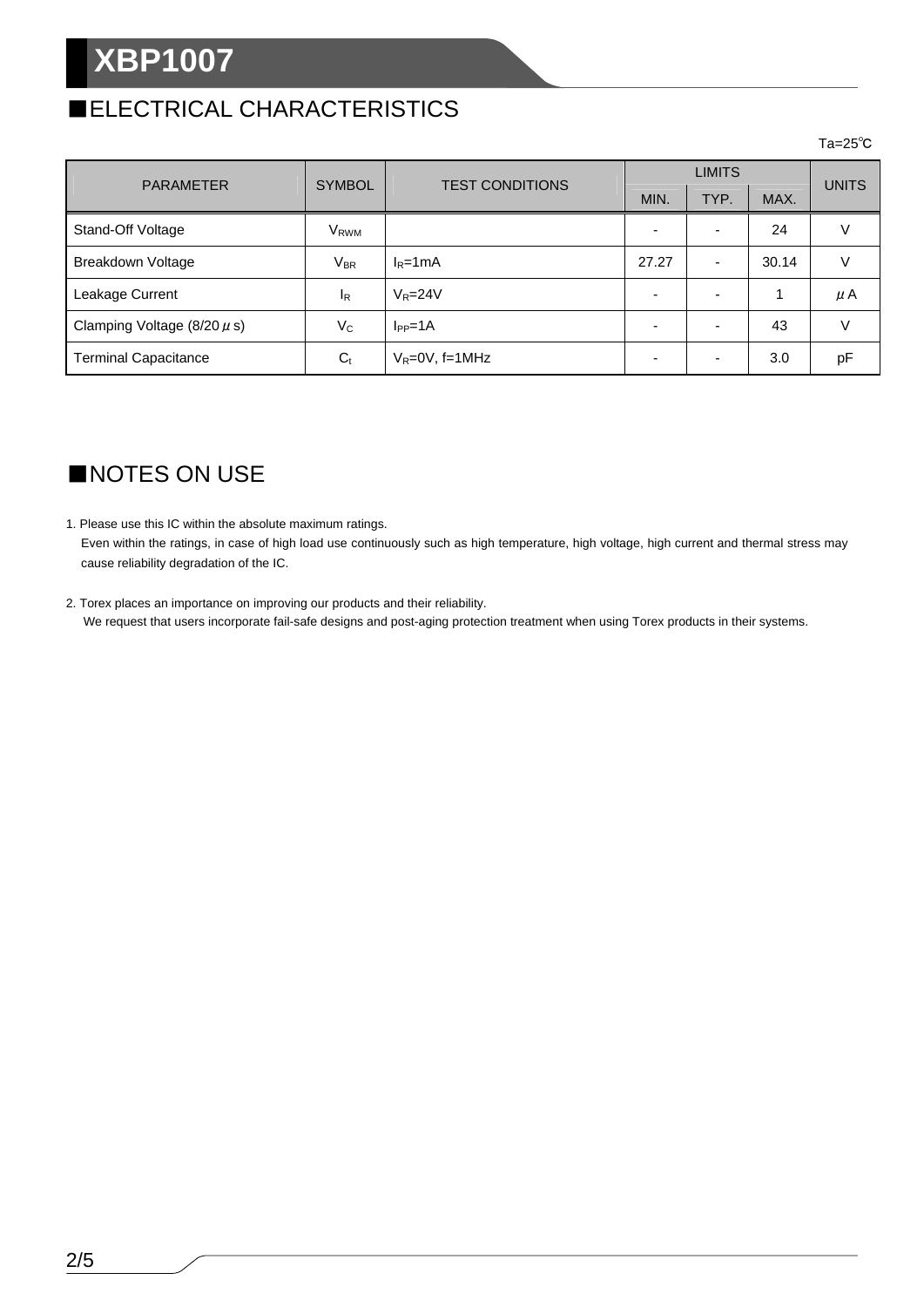# ■REFERENCE PATTERN LAYOUT

 $\bullet$ SOD-323P



## ■**MARKING**

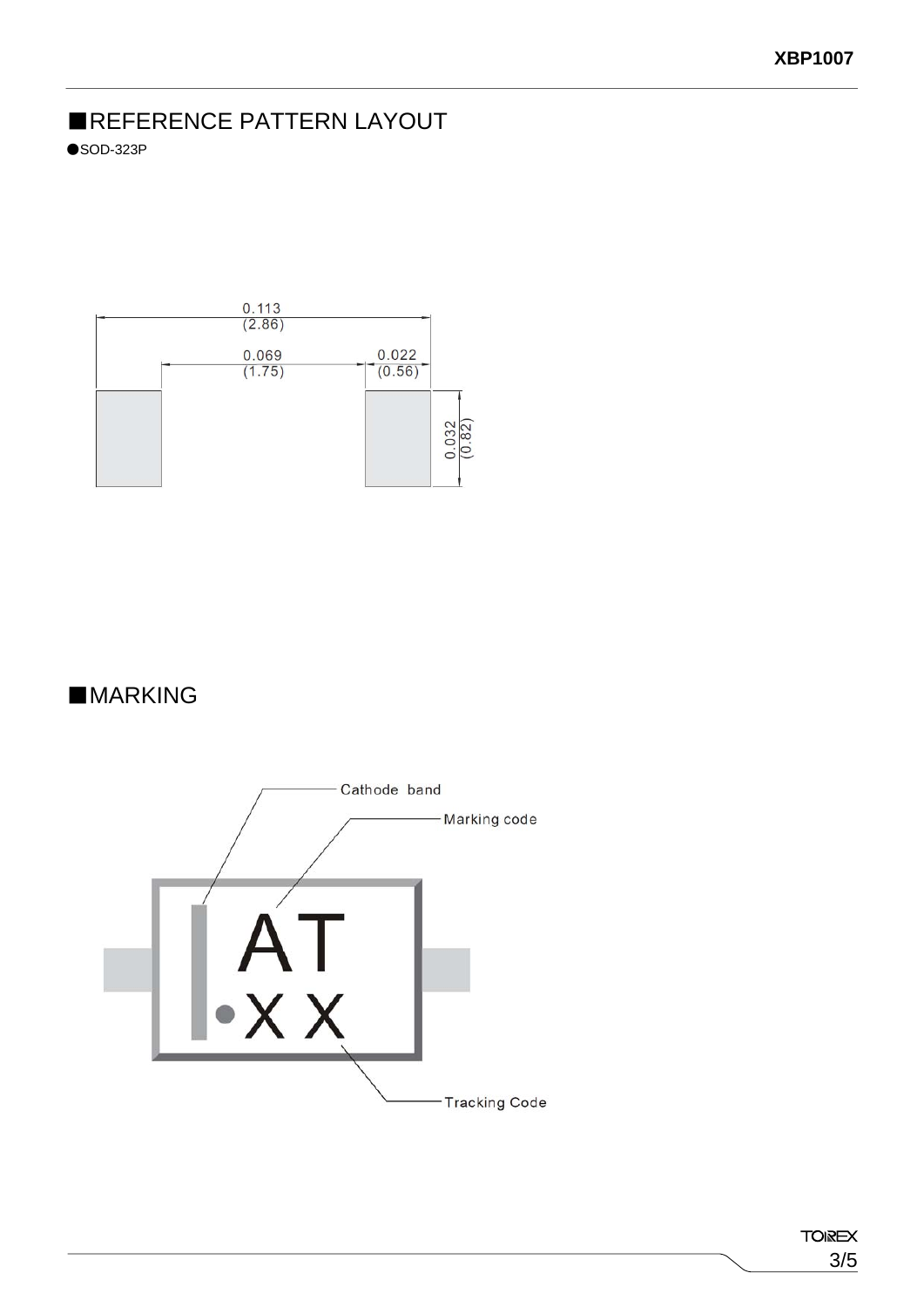# **XBP1007**

# ■TAPING SPECIFICATIONS

●SOD-323P



| <b>SYMBOL</b>  | mm                         |
|----------------|----------------------------|
| D0             | $1.55 \pm 0.10$            |
| D <sub>1</sub> | $1.00 \pm 0.25$            |
| E              | $1.75 \pm 0.10$            |
| F              | $3.50 \pm 0.05$            |
| P <sub>0</sub> | $4.00 \pm 0.10$            |
| P <sub>1</sub> | $4.00 \pm 0.10$            |
| P <sub>2</sub> | $2.00 \pm 0.05$            |
| W              | $+0.30$<br>8.00<br>$-0.15$ |
|                |                            |